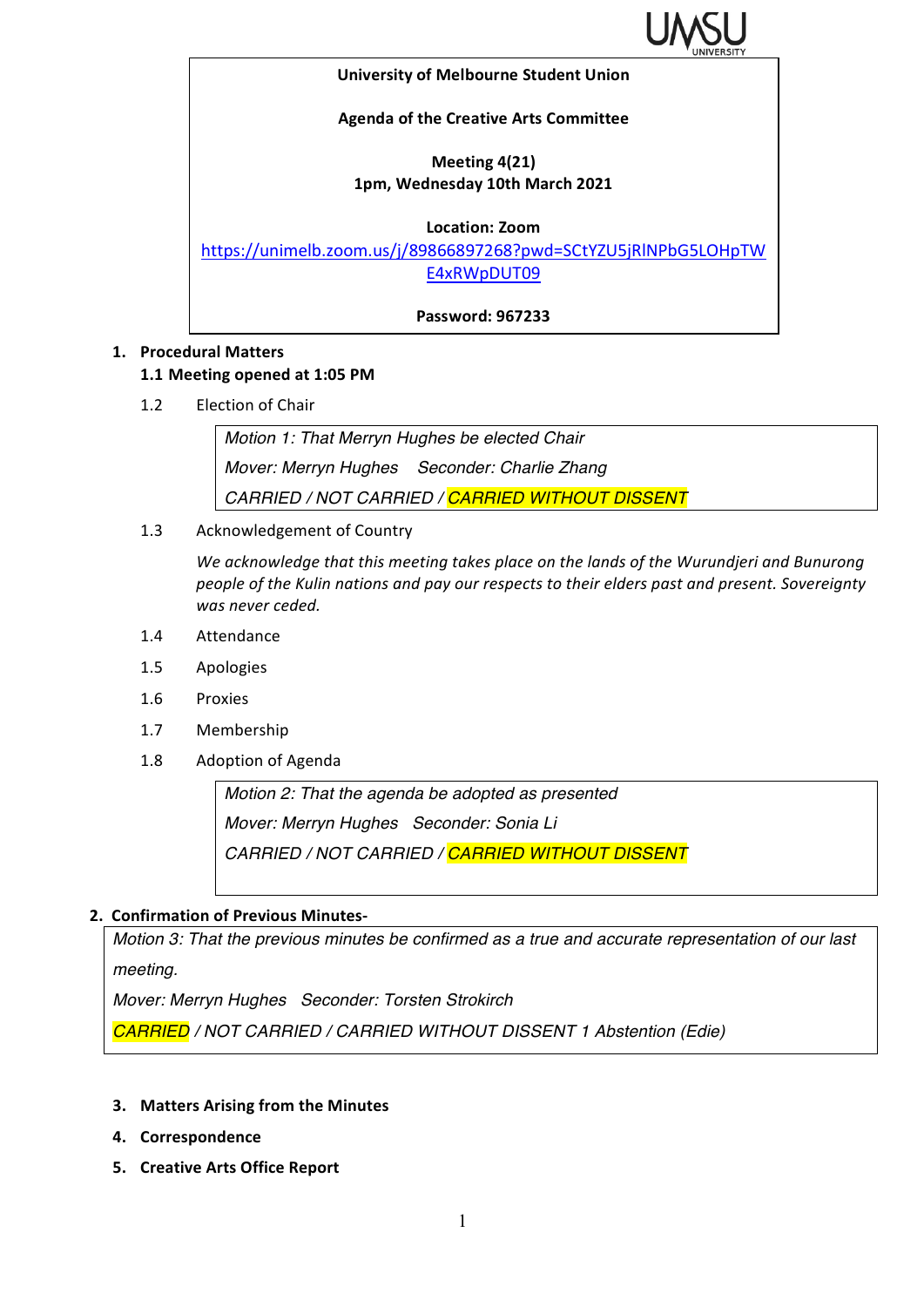- 5.1 Creative Arts officers Vaishnavi and Merryn to report on what they have done since the committee's last meeting on Thursday 11<sup>th</sup> February 2021.
	- Summerfest Vaishnavi was at Parkville stall, there were about 30 people. No badges or merchandise was able to be handed out, but more effort was put mainly into the online stall. The Tuesday and Thursday on Hopin was conducted like an extended version of Creative Arts Collective. More people joined in and were interested.
	- The Creative Arts Semester 1 Program is shared with the committee.
	- Some of the people at our stalls have showed more interest in our events.
	- Speed Friending with Media was sold out, but since half the people entered their emails incorrectly, only 16 people came, but it was still nice.
	- We had Arty Party on Thursday, Torsten attended, was in the open mic and also won a prize. The highlight was Bumpy's performance, who is a VCA alum and a First Nation's artist, and she also had a chat with us. We had a chat with student theatre groups and clubs from both Parkville and Southbank campuses.
	- We've been meeting some people for grants and we've been receiving a large number of applications. Encouragement from GPG is great.
	- We're back in our office and it's very cool to meet fellow OBs.
	- Mudfest production team call-outs are out and we encourage everyone to apply. We've started receiving applications for prod team roles. More callouts will be out from next week. Artist callouts will be out later this month.
	- Bunnies in the office.
	- We've launched our Student Artist Spotlight which is an opportunity for students to submit their art via a Google Form. We will share our submissions each week and one standout submission will be awarded \$50.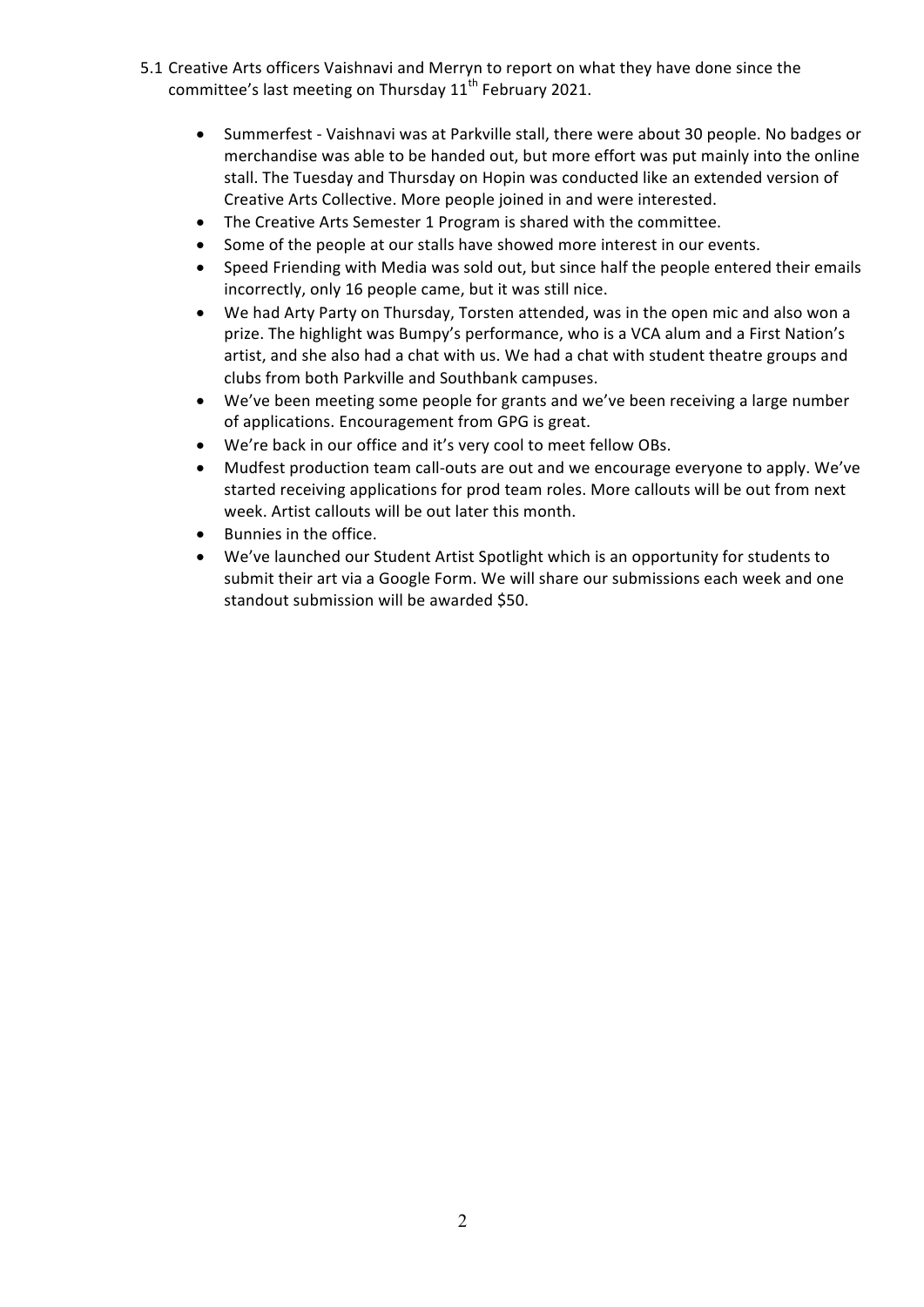Motion 6.1: To pass the proposed 2021 Mudfest Budget. *Mover: Merryn Hughes Seconder: Yufan Jo Chen* CARRIED / NOT CARRIED / CARRIED WITHOUT DISSENT

Motion 6.2: To move \$100 from Creative Arts budget line 'Orientation' to Creative Arts budget line 'Special Projects' to cover advertising and promotional costs for Mudfest EOIs.

*Mover: Merryn Hughes Seconder: Torsten Strokirch* CARRIED / NOT CARRIED / CARRIED WITHOUT DISSENT

Motion 6.3: To approve the spending of \$100 from Creative Arts budget line 'Special Projects' to cover advertising and promotional costs for Mudfest EOIs. *Mover: Merryn Hughes Seconder: Charlie Zhang* CARRIED / NOT CARRIED / CARRIED WITHOUT DISSENT

Motion 6.4: To approve the spending of \$100 from the Creative Arts budget line 'Special Projects', to cover the costs of Best Costume & Makeup gift card prizes for winner and runners-up x2.

*Mover: Merryn Hughes Seconder: Sonia Li*

CARRIED / NOT CARRIED / CARRIED WITHOUT DISSENT 1 Abstention (Torsten)

Motion 6.5: To approve the spending of \$500 from the Creative Arts budget line 'Special Projects' to cover the costs of 10 x \$50 gift-card prizes to be awarded to students with standout submissions to the Student Artist Spotlight.

*Mover: Merryn Hughes Seconder: Atticus Corr*

CARRIED / NOT CARRIED / CARRIED WITHOUT DISSENT

**7.** Motions not on Notice